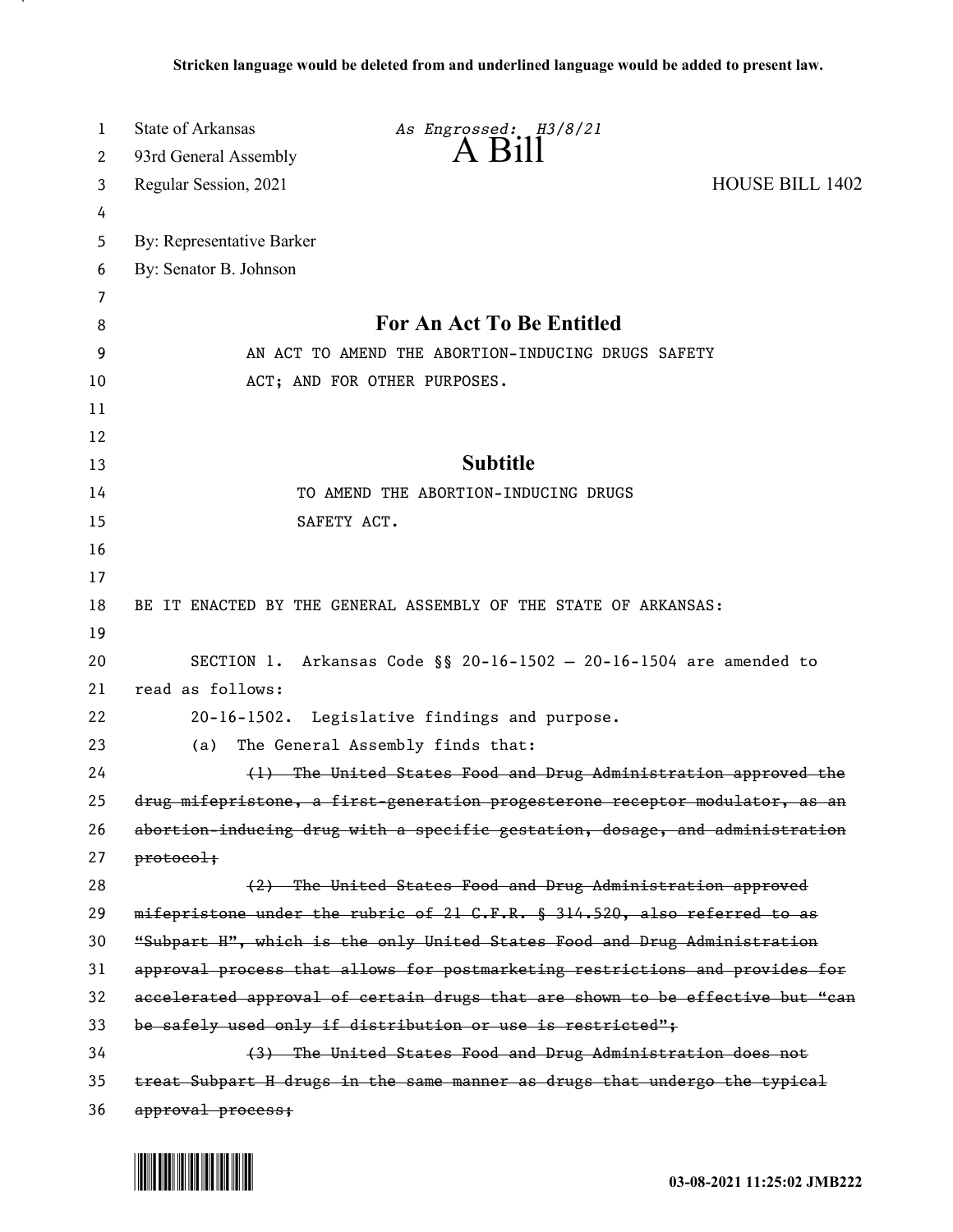| 1  | (4) As approved by the United States Food and Drug                            |
|----|-------------------------------------------------------------------------------|
| 2  | Administration and as outlined in the final printed labeling of mifepristone, |
| 3  | an abortion by mifepristone consists of three (3) two-hundred-milligram       |
| 4  | tablets of mifepristone taken orally, followed by two (2) two hundred-        |
| 5  | microgram tablets of misoprostol taken orally, through forty-nine (49) days   |
| 6  | from the first day of the woman's last menstrual period;                      |
| 7  | (5) The patient is to return for a follow-up visit in order to                |
| 8  | confirm that a complete termination of pregnancy has occurred;                |
| 9  | (6) This United States Food and Drug Administration approved                  |
| 10 | protocol is referred to as the "Mifeprex regimen";                            |
| 11 | (7) This treatment requires three (3) office visits by the                    |
| 12 | patient, and the dosages may only be administered in a clinic, medical        |
| 13 | office, or hospital and under supervision of a physician;                     |
| 14 | (8) The final printed labeling of Mifeprex outlines the United                |
| 15 | States Food and Drug Administration-approved dosage and administration of     |
| 16 | both drugs in the Mifeprex regimen, namely mifepristone and misoprostol;      |
| 17 | (9) When the United States Food and Drug Administration approved              |
| 18 | the Mifeprex regimen under Subpart H, it did so with certain restrictions     |
| 19 | such as the requirement that the distribution and use of the Mifeprex regimen |
| 20 | must be under the supervision of a physician who has the ability to assess    |
| 21 | the duration of pregnancy, diagnose ectopic pregnancies, and provide surgical |
| 22 | intervention or has made plans to provide surgical intervention through other |
| 23 | qualified physicians;                                                         |
| 24 | (10) One (1) of the restrictions imposed by the United States                 |
| 25 | Food and Drug Administration as part of its Subpart H approval is a written   |
| 26 | agreement that must be signed by both the physician and patient;              |
| 27 | (11) In that agreement, the woman, along with the physician,                  |
| 28 | attests to the following, among other statements:                             |
| 29 | (A) "I believe I am no more than 49 days (7 weeks)                            |
| 30 | pregnant";                                                                    |
| 31 | (B) "I understand that I will take misoprostol in my                          |
| 32 | provider's office two days after I take Mifeprex (Day 3)"; and                |
| 33 | (C) "I will do the following: return to my provider's                         |
| 34 | office in 2 days (Day 3) to check if my pregnancy has ended. My provider will |
| 35 | give me misoprostol if I am still pregnant";                                  |
| 36 | (12) The United States Food and Drug Administration concluded                 |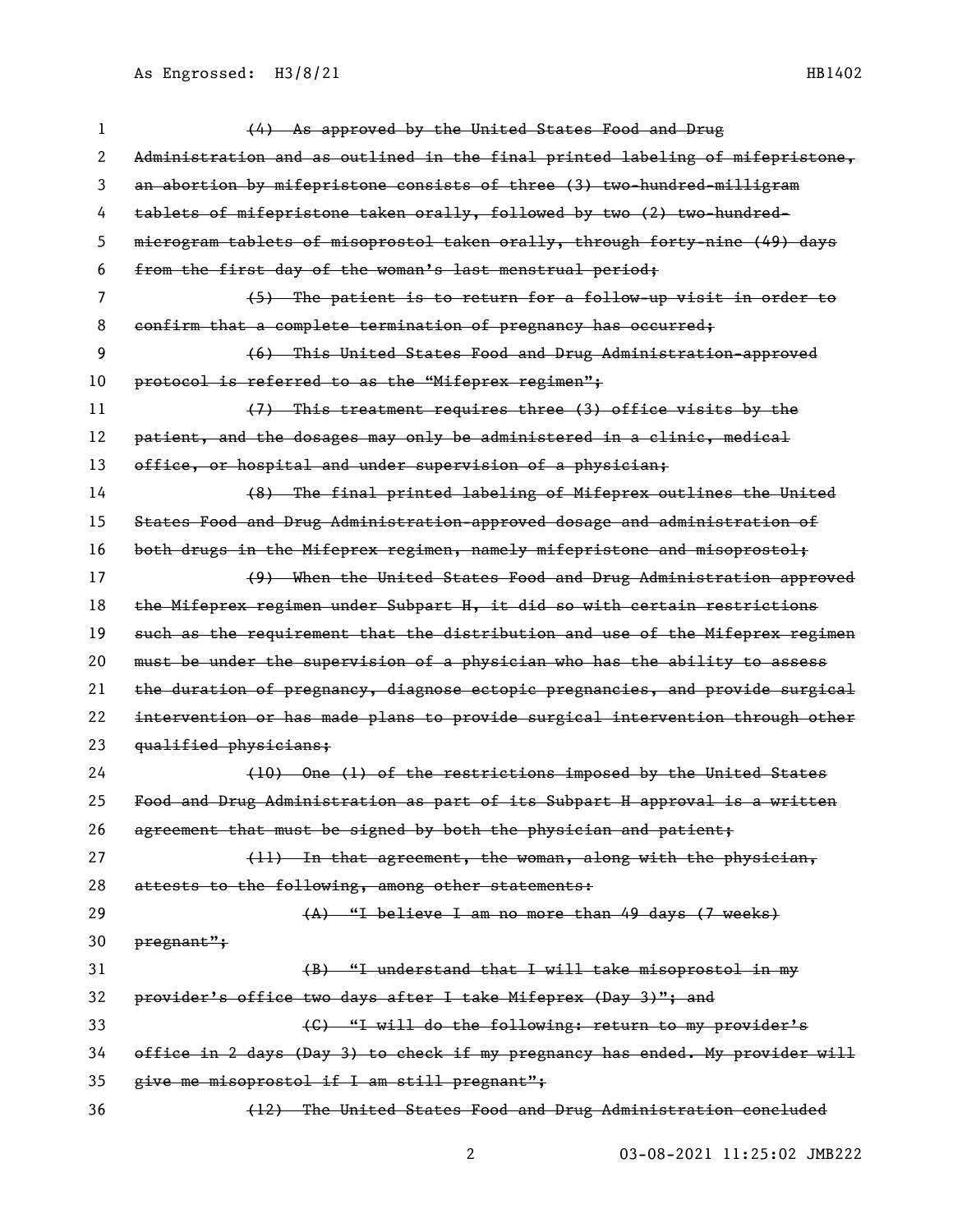| 1  | that available medical data did not support the safety of home use of         |
|----|-------------------------------------------------------------------------------|
| 2  | misoprostol, and it specifically rejected information in the Mifeprex final   |
| 3  | printed labeling on self-administering misoprostol at home;                   |
| 4  | (13) Court testimony in Planned Parenthood Cincinnati Region v.               |
| 5  | Taft, 459 F. Supp. 2d 626 (S.D. Oh. 2006), by Planned Parenthood and other    |
| 6  | abortion providers demonstrates that providers routinely fail to follow the   |
| 7  | United States Food and Drug Administration approved protocol for the Mifeprex |
| 8  | regimen as it is outlined in the Mifeprex final printed labeling and that     |
| 9  | providers are administering a single oral dose of two hundred milligrams (200 |
| 10 | mg) of mifepristone, followed by a single vaginal or buccal dose of eight-    |
| 11 | tenths of one milligram (.8 mg) of misoprostol, through sixty-three (63) days |
| 12 | of the woman's last menstrual period, without medical supervision and without |
| 13 | follow-up care;                                                               |
| 14 | (14) The use of mifepristone presents significant medical risks               |
| 15 | to women, including without limitation abdominal pain, cramping, vomiting,    |
| 16 | headache, fatigue, uterine hemorrhage, viral infections, and pelvie           |
| 17 | inflammatory disease;                                                         |
| 18 | (15) Abortion-inducing drugs are associated with an increased                 |
| 19 | risk of complications relative to surgical abortion, and the risk of          |
| 20 | complications increases with advancing gestational age and, in the instance   |
| 21 | of the Mifeprex regimen, with failure to complete the two-step dosage         |
| 22 | process;                                                                      |
| 23 | (16)(A) In July 2011, the United States Food and Drug                         |
| 24 | Administration reported two thousand two hundred seven (2,207) adverse events |
| 25 | in the United States after women used the Mifeprex regimen for the            |
| 26 | termination of pregnancy.                                                     |
| 27 | (B) Among those were fourteen (14) deaths, six hundred                        |
| 28 | twelve (612) hospitalizations, three hundred thirty-nine (339) blood          |
| 29 | transfusions, and two hundred fifty-six (256) infections, including forty-    |
| 30 | eight (48) severe infections;                                                 |
| 31 | $(17)(A)$ Off-label or so-called evidence-based use of the                    |
| 32 | Mifeprex regimen may be deadly.                                               |
| 33 | (B) To date, fourteen (14) women have reportedly died                         |
| 34 | after administration of the Mifeprex regimen, with eight (8) deaths           |
| 35 | attributed to severe bacterial infection.                                     |
| 36 | (C) All eight (8) of those women administered the regimen                     |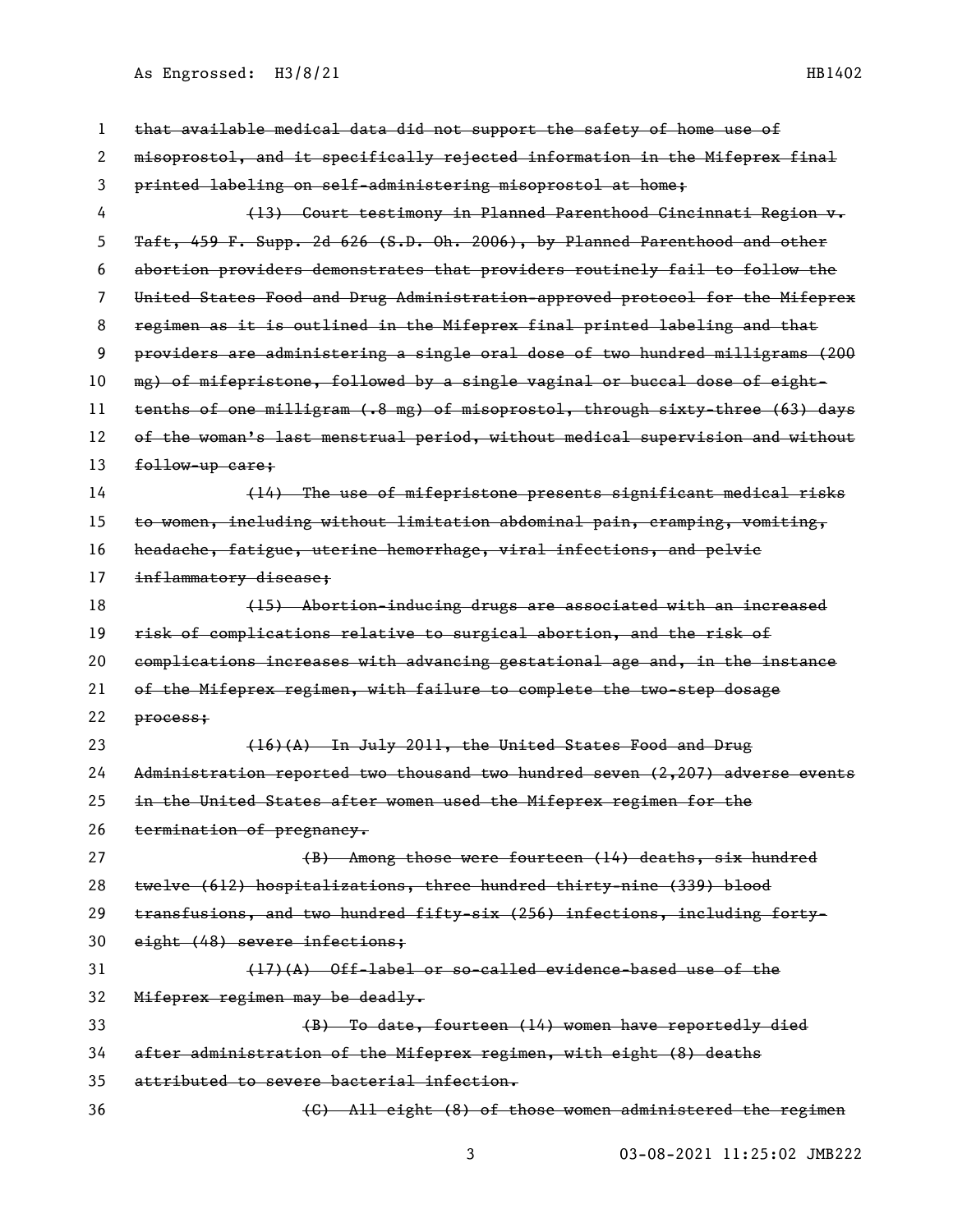| 1  | in an off-label or evidence-based manner advocated by abortion providers.     |
|----|-------------------------------------------------------------------------------|
| 2  | (D) The United States Food and Drug Administration has not                    |
| 3  | been able to conclude whether off-label use led to the eight (8) deaths; and  |
| 4  | (18) Medical evidence demonstrates that women who use abortion-               |
| 5  | inducing drugs incur more complications than those who have surgical          |
| 6  | abortions.                                                                    |
| 7  | The use of abortion-inducing drugs, including the Mifeprex<br>(1)             |
| 8  | regimen, also known as "RU-486" or "mifepristone", presents significant       |
| 9  | medical risks, including without limitation incomplete abortion, sepsis or    |
| 10 | other infections, uterine hemorrhage, blood clots, abdominal pain, fever,     |
| 11 | vomiting, headache, fatigue, pelvic inflammatory disease, and death;          |
| 12 | (2) Medical evidence demonstrates that women who use abortion-                |
| 13 | inducing drugs risk significantly more complications than those who undergo   |
| 14 | surgical abortions;                                                           |
| 15 | The risk of complications, as well as the failure rate for<br>(3)             |
| 16 | drug-induced abortions, increases with advancing gestational age;             |
| 17 | (4) A woman's ability to provide informed consent depends on the              |
| 18 | extent to which the woman receives information sufficient to make an informed |
| 19 | choice;                                                                       |
| 20 | The decision to abort "is an important, and often a<br>(5)                    |
| 21 | stressful one, and it is desirable and imperative that it be made with full   |
| 22 | knowledge of its nature and consequences", as stated in Planned Parenthood v. |
| 23 | Danforth, 428 U.S. 52, 67 (1976);                                             |
| 24 | (6) To facilitate reliable scientific studies and research on                 |
| 25 | the safety and efficacy of abortion-inducing drugs, it is essential that the  |
| 26 | medical and public health communities have access to accurate information on  |
| 27 | the efficacy of abortion-inducing drugs and resulting complications;          |
| 28 | (7) Abortion "recordkeeping and reporting requirements that are               |
| 29 | reasonably directed to the preservation of maternal health and that properly  |
| 30 | respect a patient's confidentiality and privacy are permissible", as stated   |
| 31 | in Planned Parenthood v. Danforth, 428 U.S. 52, 80 (1976); and                |
| 32 | (8) "The collection of information with respect to actual                     |
| 33 | patients is a vital element of medical research, and so it cannot be said     |
| 34 | that the [abortion reporting] requirements serve no purpose other than to     |
| 35 | make abortions more difficult", as stated in Planned Parenthood v. Casey, 505 |
|    |                                                                               |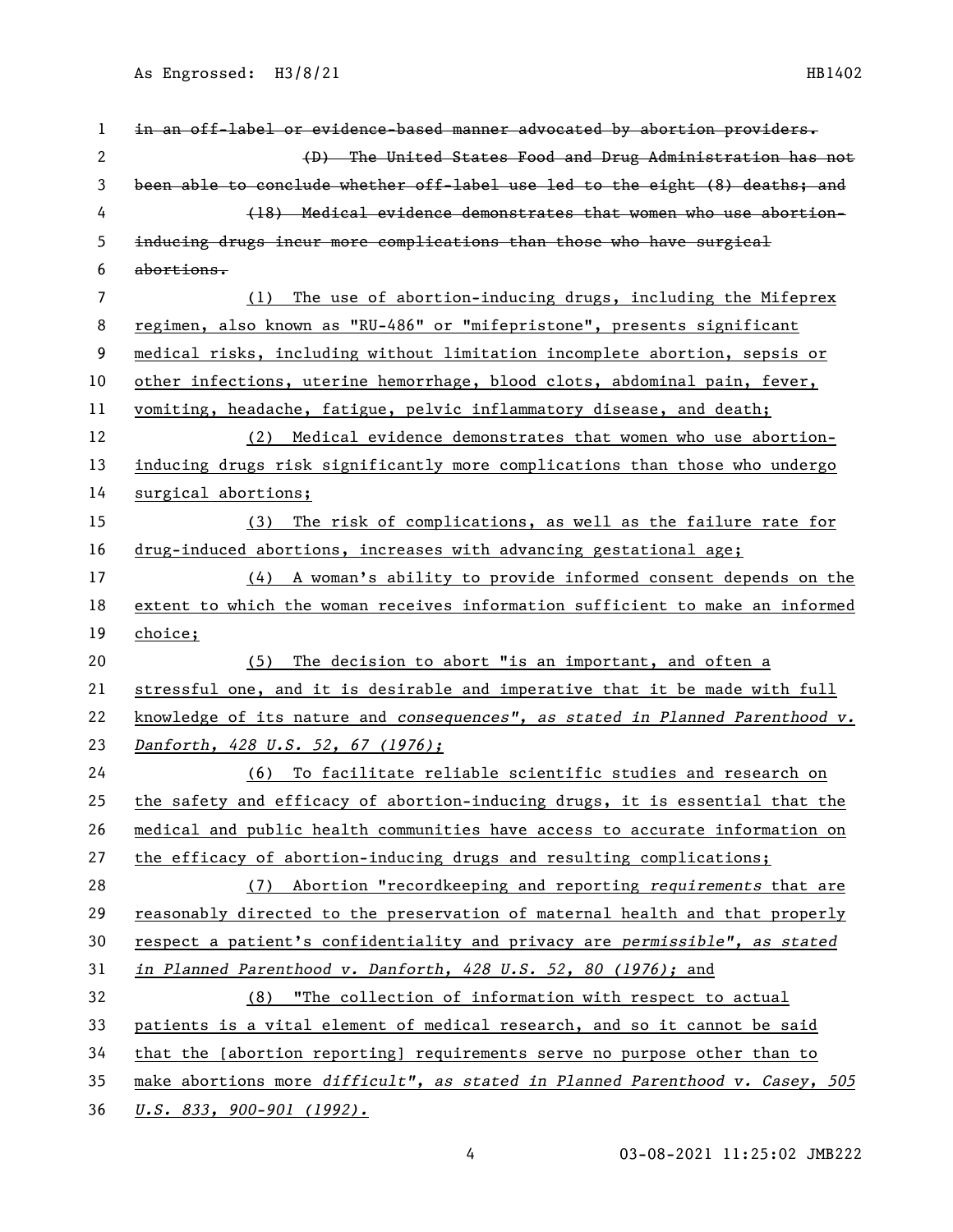| $\mathbf{1}$ | Based on the findings in subsection (a) of this section, it is the<br>(b)     |
|--------------|-------------------------------------------------------------------------------|
| 2            | purpose of this subchapter to:                                                |
| 3            | (1) Protect women from the dangerous and potentially deadly off-              |
| 4            | label use of abortion-inducing drugs such as, but not limited to, the         |
| 5            | Mifeprex regimen; and                                                         |
| 6            | (2) Ensure that physicians abide by the protocol tested and                   |
| 7            | approved by the United States Food and Drug Administration for such abortion- |
| 8            | inducing drugs, as outlined in the drug labels.                               |
| 9            | (1) Protect the health and welfare of every woman considering a               |
| 10           | drug-induced abortion;                                                        |
| 11           | (2) Ensure that:                                                              |
| 12           | (A) A physician examines a woman before prescribing,                          |
| 13           | administering, or dispensing an abortion-inducing drug; and                   |
| 14           | A woman considering a drug-induced abortion receives<br>(B)                   |
| 15           | comprehensive information on abortion-inducing drugs;                         |
| 16           | Reduce "the risk that a woman may elect an abortion, only to<br>(3)           |
| 17           | discover later, with devastating psychological consequences, that her         |
| 18           | decision was not fully informed", as stated in Planned Parenthood v. Casey,   |
| 19           | 505 U.S. 833, 882 (1992); and                                                 |
| 20           | (4) Add to the sum of medical and public health knowledge                     |
| 21           | through the compilation of relevant data on drug-induced abortions performed  |
| 22           | in the state, as well as on all medical complications and maternal deaths     |
| 23           | resulting from these abortions.                                               |
| 24           |                                                                               |
| 25           | 20-16-1503. Definitions.                                                      |
| 26           | As used in this subchapter:                                                   |
| 27           | (1)(A) "Abortion" means the act of using or prescribing any                   |
| 28           | instrument, medicine, drug, or any other substance, device, or means with the |
| 29           | intent to terminate the clinically diagnosable pregnancy of a woman, with     |
| 30           | knowledge that the termination by those means will with reasonable likelihood |
| 31           | cause the death of the unborn child.                                          |
| 32           | An act under subdivision $(1)(A)$ of this section is not<br>(B)               |
| 33           | an abortion if the act is performed with the intent to:                       |
| 34           | Save the life or preserve the health of the<br>(i)                            |
| 35           | unborn child;                                                                 |
| 36           | Remove a dead unborn child caused by<br>(ii)                                  |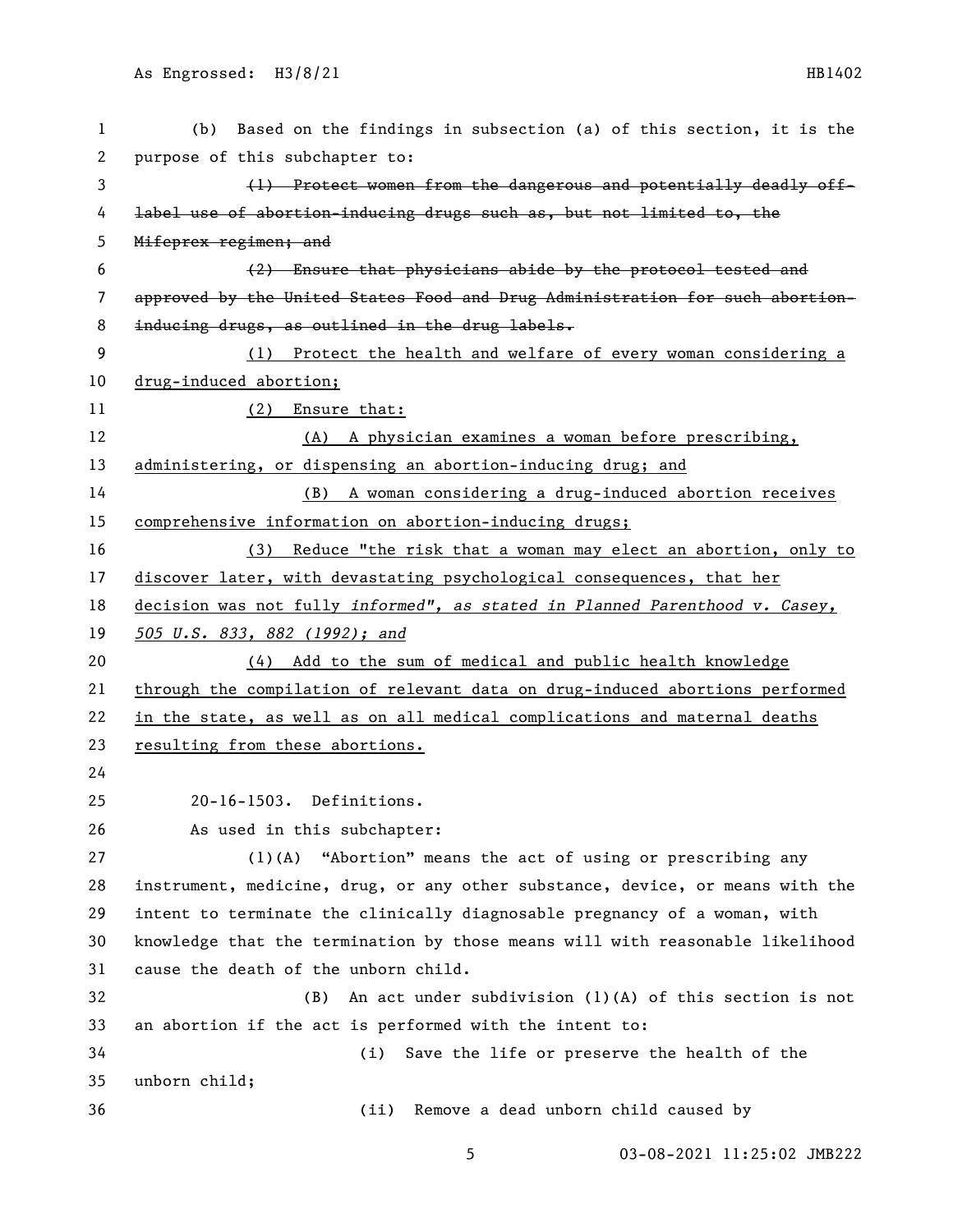spontaneous abortion; (iii) Remove an ectopic pregnancy; or (iv) Treat a maternal disease or illness for which the prescribed drug is indicated; (2)(A) "Abortion-inducing drug" means a medicine, drug, or any other substance prescribed or dispensed with the intent of terminating the clinically diagnosable pregnancy of a woman, with knowledge that the termination will with reasonable likelihood cause the death of the unborn child. (B) "Abortion-inducing drugs" includes off-label use of drugs known to have abortion-inducing properties, which are prescribed specifically with the intent of causing an abortion, such as misoprostol, Cytotec, and methotrexate. (C) This definition does not apply to drugs that may be known to cause an abortion, but which are prescribed for other medical indications such as chemotherapeutic agents or diagnostic drugs. (D) Use of drugs to induce abortion is also known as a medical, drug-induced, or chemical abortion; (3) "Adverse event" means an undesirable experience associated with the use of a medical product in a patient, including without limitation an event that causes: (A) Death; (B) Threat to life; (C) Hospitalization; (D) Disability or permanent damage; (E) Congenital anomaly or birth defect, or both; (F) Required intervention to prevent permanent impairment or damage; or (G) Other serious important medical events, including without limitation: (i) Allergic bronchospasm requiring treatment in an emergency room; (ii) Serious blood dyscrasias; (iii) Seizures or convulsions that do not result in hospitalization; and (iv) The development of drug dependence or drug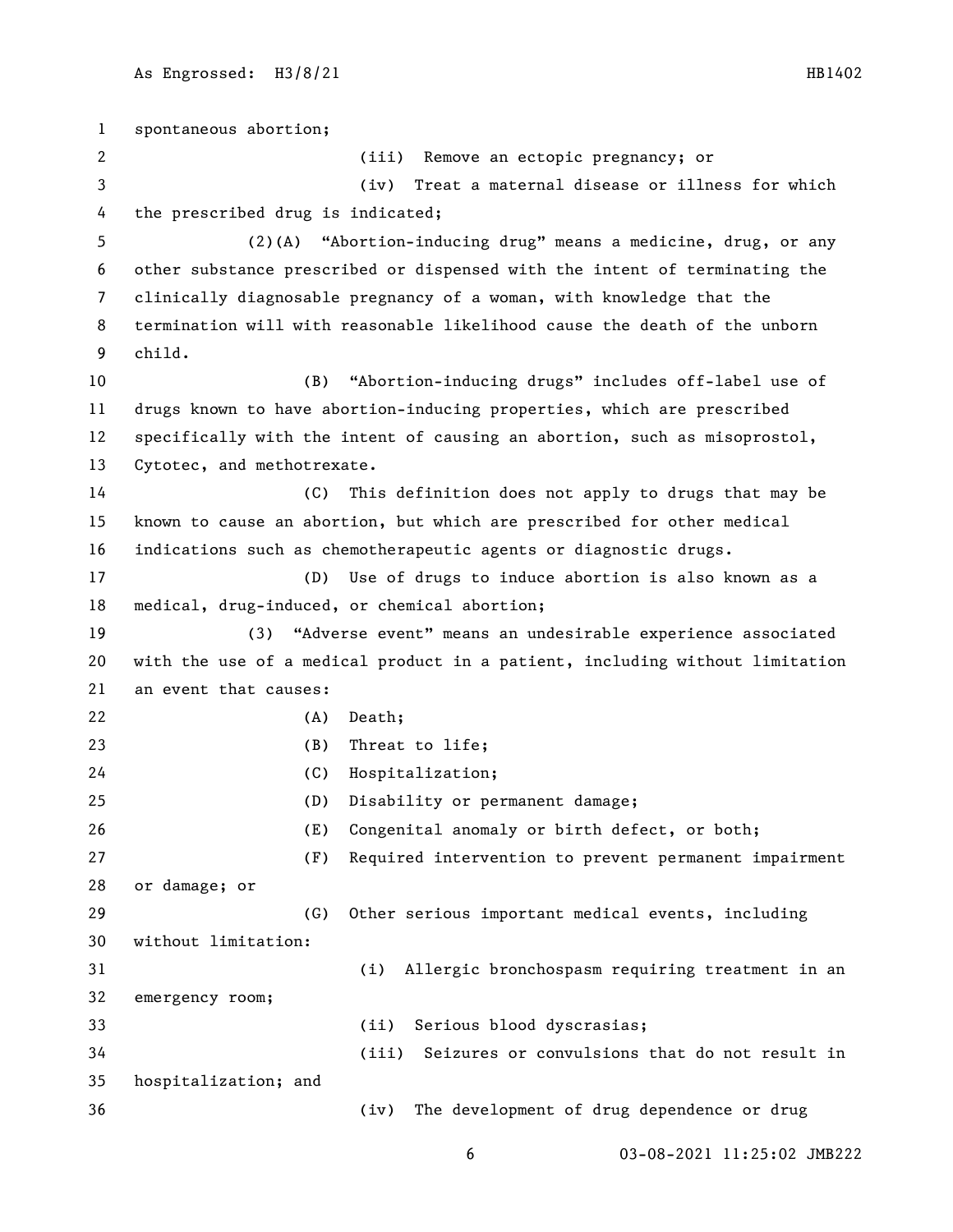| 1  | abuse;                                                                        |
|----|-------------------------------------------------------------------------------|
| 2  | (4) "Final printed labeling" means the United States Food and                 |
| 3  | Drug Administration-approved informational document for an abortion-inducing  |
| 4  | drug that outlines the protocol authorized by the United States Food and Drug |
| 5  | Administration and agreed upon by the drug company applying for United States |
| 6  | Food and Drug Administration authorization of that drug;                      |
| 7  | $(4)$ "Gestational age" means the time that has elapsed since                 |
| 8  | the first day of the woman's last menstrual period;                           |
| 9  | (6) "Mifeprex regimen" means the abortion-inducing drug regimen               |
| 10 | that involves administration of mifepristone or the brand name "Mifeprex" and |
| 11 | misoprostol, which is the only abortion-inducing drug regimen approved by the |
| 12 | United States Food and Drug Administration and is also known as the RU-486    |
| 13 | regimen or simply RU-486;                                                     |
| 14 | (7) "Mifepristone" means the first drug used in the Mifeprex                  |
| 15 | regimen;                                                                      |
| 16 | (8) "Misoprostol" means the second drug used in the Mifeprex                  |
| 17 | regimen;                                                                      |
| 18 | $(9)(5)$ "Physician" means any person licensed to practice                    |
| 19 | medicine in this state, including medical doctors and doctors of osteopathy;  |
| 20 | and                                                                           |
| 21 | (10)(6) "Unborn child" means the offspring of human beings from               |
| 22 | conception until birth.                                                       |
| 23 |                                                                               |
| 24 | $20 - 16 - 1504$ .<br>Unlawful distribution of abortion-inducing drug.        |
| 25 | $(a)(1)$ It shall be unlawful to knowingly give, sell, dispense,              |
| 26 | administer, or otherwise provide or prescribe an abortion-inducing drug to a  |
| 27 | pregnant woman to induce an abortion or enable another person to induce an    |
| 28 | abortion unless the person who gives, sells, dispenses, administers, or       |
| 29 | otherwise provides or prescribes the abortion-inducing drug is a physician    |
| 30 | and the provision or prescription of the abortion-inducing drug satisfies the |
| 31 | protocol authorized by the United States Food and Drug Administration, as     |
| 32 | outlined in the final printed labeling for the drug or drug regimen.          |
| 33 | (2) In the case of the Mifeprex regimen, the final printed                    |
| 34 | labeling for Mifeprex includes the United States Food and Drug                |
| 35 | Administration approved dosage and administration instructions for both       |
| 36 | mifepristone and misoprostol.                                                 |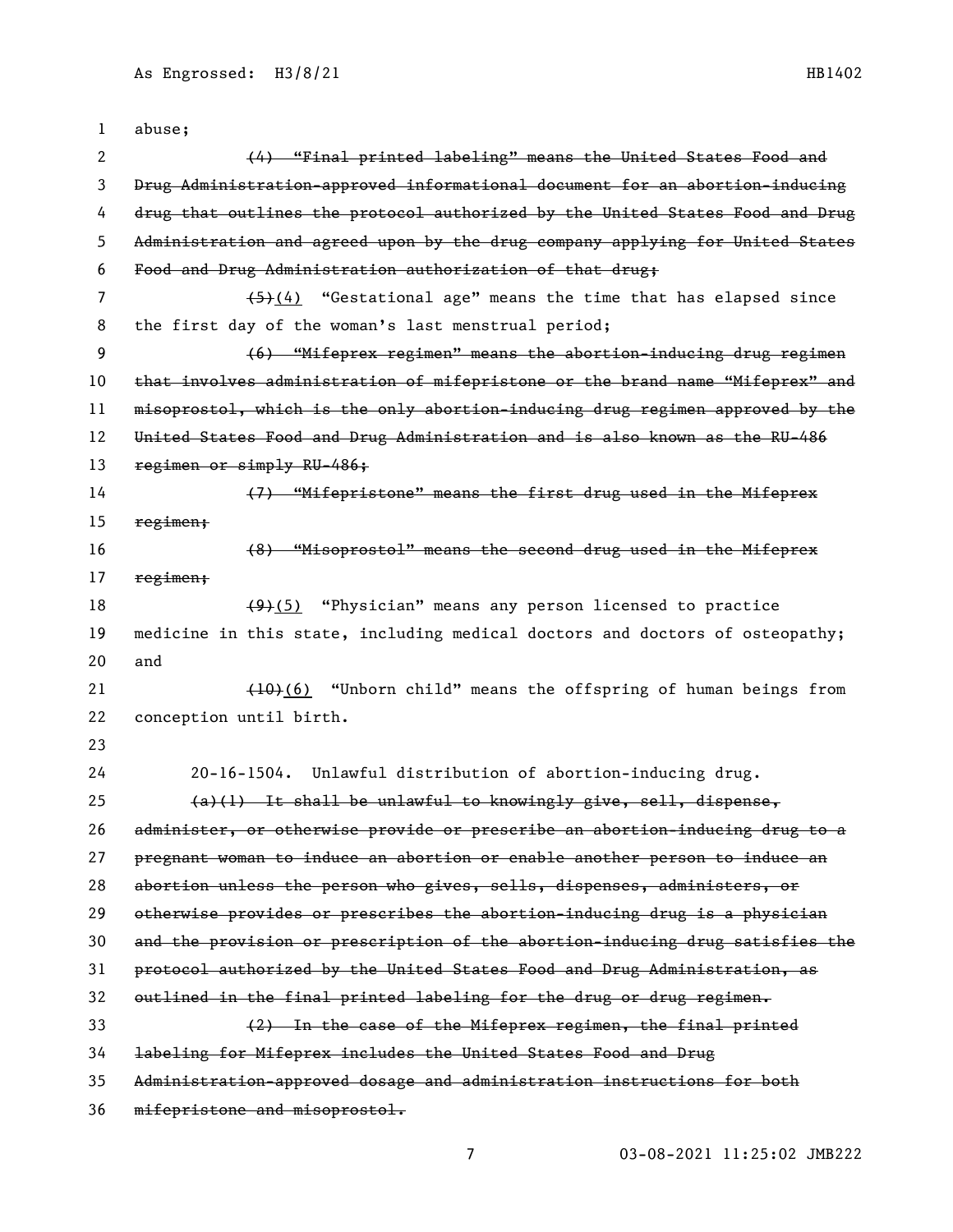| 1  | (b) Because the failure and complication rates from medical abortion          |
|----|-------------------------------------------------------------------------------|
| 2  | increase with advancing gestational age, because the physical symptoms of     |
| 3  | medical abortion can be identical to the symptoms of ectopic pregnancy, and   |
| 4  | because abortion-inducing drugs do not treat ectopic pregnancies but rather   |
| 5  | are contraindicated in ectopic pregnancies, the physician giving, selling,    |
| 6  | dispensing, administering, or otherwise providing or prescribing the          |
| 7  | abortion-inducing drug shall first examine the woman and document in the      |
| 8  | woman's medical chart prior to giving, selling, dispensing, administering, or |
| 9  | otherwise providing or prescribing the abortion-inducing drug the following   |
| 10 | information without limitation:                                               |
| 11 | (1) Gestational age; and                                                      |
| 12 | (2) Intrauterine location of the pregnancy.                                   |
| 13 | (e) Every pregnant woman to whom a physician gives, sells, dispenses,         |
| 14 | administers, or otherwise provides or prescribes any abortion-inducing drug   |
| 15 | shall be provided with a copy of the drug's label.                            |
| 16 | (d)(1) The physician who gives, sells, dispenses, administers, or             |
| 17 | otherwise provides or prescribes the abortion-inducing drug shall have a      |
| 18 | signed contract with a physician who agrees to handle complications and be    |
| 19 | able to produce that signed contract on demand by the patient or by the       |
| 20 | Department of Health.                                                         |
| 21 | (2) The physician who contracts to handle emergencies shall have              |
| 22 | active admitting privileges and gynecological/surgical privileges at a        |
| 23 | hospital designated to handle any emergencies associated with the use or      |
| 24 | ingestion of the abortion-inducing drug.                                      |
| 25 |                                                                               |
| 26 | (3) Every pregnant woman to whom a physician gives, sells,                    |
|    | dispenses, administers, or otherwise provides or prescribes any abortion-     |
| 27 | inducing drug shall receive the name and phone number of the contracted       |
| 28 | physician and the hospital at which that physician maintains admitting        |
| 29 | privileges and which can handle any emergencies.                              |
| 30 | (e)(1) The physician who gives, sells, dispenses, administers, or             |
| 31 | otherwise provides or prescribes any abortion-inducing drug, or an agent of   |
| 32 | the physician, shall schedule a follow-up visit for the woman for             |
| 33 | approximately fourteen (14) days after administration of the abortion-        |
| 34 | inducing drug to confirm that the pregnancy is completely terminated and to   |
| 35 | assess the degree of bleeding.                                                |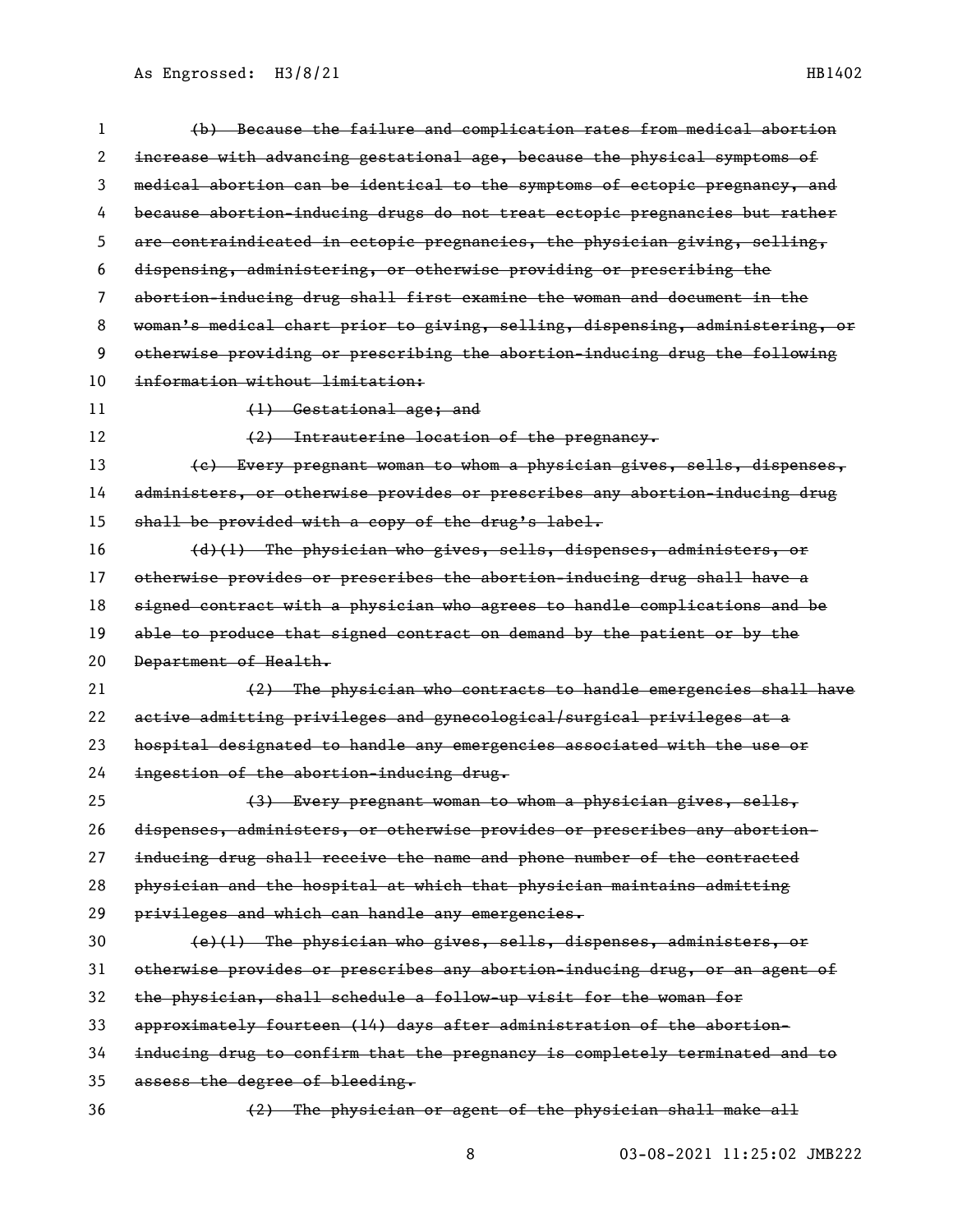| 1  | reasonable efforts to ensure that the woman returns for the scheduled        |
|----|------------------------------------------------------------------------------|
| 2  | appointment.                                                                 |
| 3  | (3) A brief description of the efforts made to comply with this              |
| 4  | subsection, including without limitation the date, time, and identification  |
| 5  | by name of the person making such efforts, shall be included in the woman's  |
| 6  | medical record.                                                              |
| 7  | (a) Abortion-inducing drugs shall only be prescribed, administered,          |
| 8  | dispensed, or otherwise provided by a physician following procedures set out |
| 9  | in this subchapter.                                                          |
| 10 | (b) It is unlawful for any manufacturer, supplier, physician, or any         |
| 11 | other person to provide any abortion-inducing drug via courier, delivery, or |
| 12 | mail service.                                                                |
| 13 | (c) Before providing an abortion-inducing drug, the physician                |
| 14 | prescribing, administering, dispensing, or otherwise providing the abortion- |
| 15 | inducing drug shall:                                                         |
| 16 | Examine the pregnant woman in person;<br>(1)                                 |
| 17 | Independently verify that an intrauterine pregnancy exists;<br>(2)           |
| 18 | (3)(A) Determine the woman's blood type.                                     |
| 19 | If the pregnant woman is Rh negative, the physician<br>(B)                   |
| 20 | shall be able to and offer to administer RhoGAM at the time of the abortion; |
| 21 | and                                                                          |
| 22 | (4) Document in the pregnant woman's medical chart or record the             |
| 23 | gestational age and intrauterine location of the pregnancy and whether the   |
| 24 | pregnant woman received treatment for Rh negativity.                         |
| 25 | (d) A physician prescribing, administering, dispensing, or otherwise         |
| 26 | providing an abortion-inducing drug shall be credentialed and competent to   |
| 27 | handle abortion complication management, including emergency transfer, or    |
| 28 | have a signed agreement with an associated physician who is credentialed to  |
| 29 | handle abortion complications.                                               |
| 30 | (e) When a signed agreement exists between an associated physician,          |
| 31 | every pregnant woman to whom a physician prescribes, administers, dispenses, |
| 32 | or otherwise provides an abortion-inducing drug shall be given the name and  |
| 33 | telephone number of the associated physician.                                |
| 34 | The physician prescribing, administering, dispensing, or otherwise<br>(f)    |
| 35 | providing an abortion-inducing drug or an agent of the physician shall       |
| 36 | schedule a follow-up visit for the woman at approximately seven (7) to       |